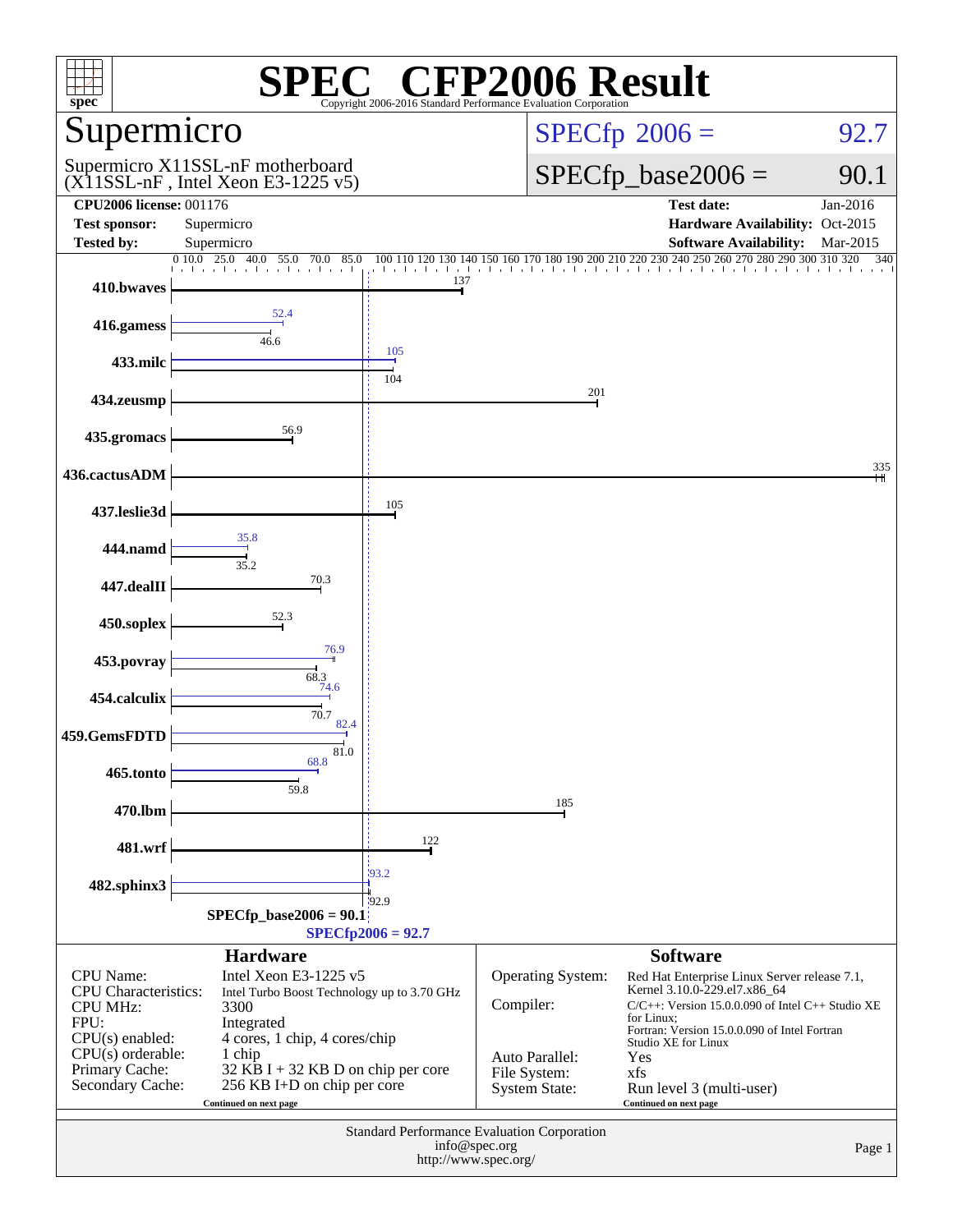

### Supermicro

#### (X11SSL-nF , Intel Xeon E3-1225 v5) Supermicro X11SSL-nF motherboard

#### $SPECfp2006 = 92.7$  $SPECfp2006 = 92.7$

#### $SPECTp\_base2006 = 90.1$

| <b>CPU2006 license: 001176</b> |                                    |                                 | <b>Test date:</b><br>$Jan-2016$           |  |  |  |  |
|--------------------------------|------------------------------------|---------------------------------|-------------------------------------------|--|--|--|--|
| <b>Test sponsor:</b>           | Supermicro                         | Hardware Availability: Oct-2015 |                                           |  |  |  |  |
| <b>Tested by:</b>              | Supermicro                         |                                 | <b>Software Availability:</b><br>Mar-2015 |  |  |  |  |
| L3 Cache:                      | 8 MB I+D on chip per chip          | <b>Base Pointers:</b>           | $64$ -bit                                 |  |  |  |  |
| Other Cache:                   | None                               | Peak Pointers:                  | $32/64$ -bit                              |  |  |  |  |
| Memory:                        | 64 GB (4 x 16 GB 2Rx8 PC4-2133P-E) | Other Software:                 | None                                      |  |  |  |  |
| Disk Subsystem:                | 1 x 1000 GB SATA III, 7200 RPM     |                                 |                                           |  |  |  |  |
| Other Hardware:                | None                               |                                 |                                           |  |  |  |  |

| <b>Results Table</b> |                                                                                                          |              |                |       |                |             |                |              |                |              |                |              |
|----------------------|----------------------------------------------------------------------------------------------------------|--------------|----------------|-------|----------------|-------------|----------------|--------------|----------------|--------------|----------------|--------------|
|                      | <b>Base</b>                                                                                              |              |                |       |                | <b>Peak</b> |                |              |                |              |                |              |
| <b>Benchmark</b>     | <b>Seconds</b>                                                                                           | <b>Ratio</b> | <b>Seconds</b> | Ratio | <b>Seconds</b> | Ratio       | <b>Seconds</b> | <b>Ratio</b> | <b>Seconds</b> | <b>Ratio</b> | <b>Seconds</b> | <b>Ratio</b> |
| 410.bwayes           | 99.6                                                                                                     | 137          | 98.9           | 137   | 99.4           | 137         | 99.6           | 137          | 98.9           | 137          | 99.4           | <u>137</u>   |
| 416.gamess           | 420                                                                                                      | 46.6         | 420            | 46.6  | 420            | 46.6        | 374            | 52.4         | 374            | 52.4         | 374            | 52.4         |
| $433$ .milc          | 87.9                                                                                                     | 104          | 88.0           | 104   | 87.9           | 104         | 87.1           | 105          | 87.1           | 105          | 87.2           | 105          |
| 434.zeusmp           | 45.4                                                                                                     | 201          | 45.3           | 201   | 45.4           | 200         | 45.4           | 201          | 45.3           | 201          | 45.4           | 200          |
| 435.gromacs          | 125                                                                                                      | 57.1         | 125            | 56.9  | 125            | 56.9        | 125            | 57.1         | 125            | 56.9         | 125            | 56.9         |
| 436.cactusADM        | 35.6                                                                                                     | 336          | 35.7           | 335   | 36.0           | 332         | 35.6           | 336          | 35.7           | 335          | 36.0           | 332          |
| 437.leslie3d         | 89.5                                                                                                     | 105          | 89.2           | 105   | 89.5           | 105         | 89.5           | 105          | 89.2           | 105          | 89.5           | 105          |
| 444.namd             | 228                                                                                                      | 35.2         | 228            | 35.2  | 228            | 35.2        | 224            | 35.8         | 224            | 35.8         | 224            | 35.8         |
| 447.dealII           | 163                                                                                                      | 70.3         | 163            | 70.4  | 163            | 70.1        | 163            | 70.3         | 163            | 70.4         | 163            | 70.1         |
| $450$ .soplex        | 159                                                                                                      | 52.3         | 160            | 52.3  | 160            | 52.1        | 159            | 52.3         | 160            | 52.3         | 160            | 52.1         |
| 453.povray           | 77.7                                                                                                     | 68.5         | 78.1           | 68.1  | 77.9           | 68.3        | 69.2           | 76.9         | 69.9           | 76.2         | 69.2           | 76.9         |
| 454.calculix         | 117                                                                                                      | 70.8         | 117            | 70.7  | 117            | 70.6        | 111            | 74.6         | 111            | 74.6         | 111            | 74.5         |
| 459.GemsFDTD         | 131                                                                                                      | 81.0         | 131            | 81.0  | 131            | 81.1        | 129            | 82.5         | 129            | 82.4         | 129            | 82.4         |
| 465.tonto            | 164                                                                                                      | 59.8         | 164            | 59.9  | 164            | 59.8        | 143            | 68.8         | 143            | 68.8         | 143            | 68.9         |
| 470.1bm              | 74.2                                                                                                     | 185          | 74.2           | 185   | 74.3           | 185         | 74.2           | 185          | 74.2           | 185          | 74.3           | 185          |
| 481.wrf              | 91.2                                                                                                     | 123          | 91.6           | 122   | 91.5           | 122         | 91.2           | 123          | 91.6           | 122          | 91.5           | <u>122</u>   |
| $482$ .sphinx $3$    | 210                                                                                                      | 92.7         | 208            | 93.6  | 210            | 92.9        | 209            | 93.2         | 210            | 92.9         | 209            | 93.3         |
|                      | Results appear in the order in which they were run. Bold underlined text indicates a median measurement. |              |                |       |                |             |                |              |                |              |                |              |

#### **[Operating System Notes](http://www.spec.org/auto/cpu2006/Docs/result-fields.html#OperatingSystemNotes)**

Stack size set to unlimited using "ulimit -s unlimited"

#### **[Platform Notes](http://www.spec.org/auto/cpu2006/Docs/result-fields.html#PlatformNotes)**

As tested, the system used a Supermicro CSE-113MFAC2-R606CB chassis. The chassis is configured with 2 PWS-606P-1R redundant power supply, 1 SNK-P0046P heatsink, as well as 4 FAN-0154L4 middle cooling fan. Sysinfo program /home/cpu2006/config/sysinfo.rev6914 \$Rev: 6914 \$ \$Date:: 2014-06-25 #\$ e3fbb8667b5a285932ceab81e28219e1 running on localhost.localdomain Thu Jan 14 04:53:12 2016 This section contains SUT (System Under Test) info as seen by

 some common utilities. To remove or add to this section, see: <http://www.spec.org/cpu2006/Docs/config.html#sysinfo> Continued on next page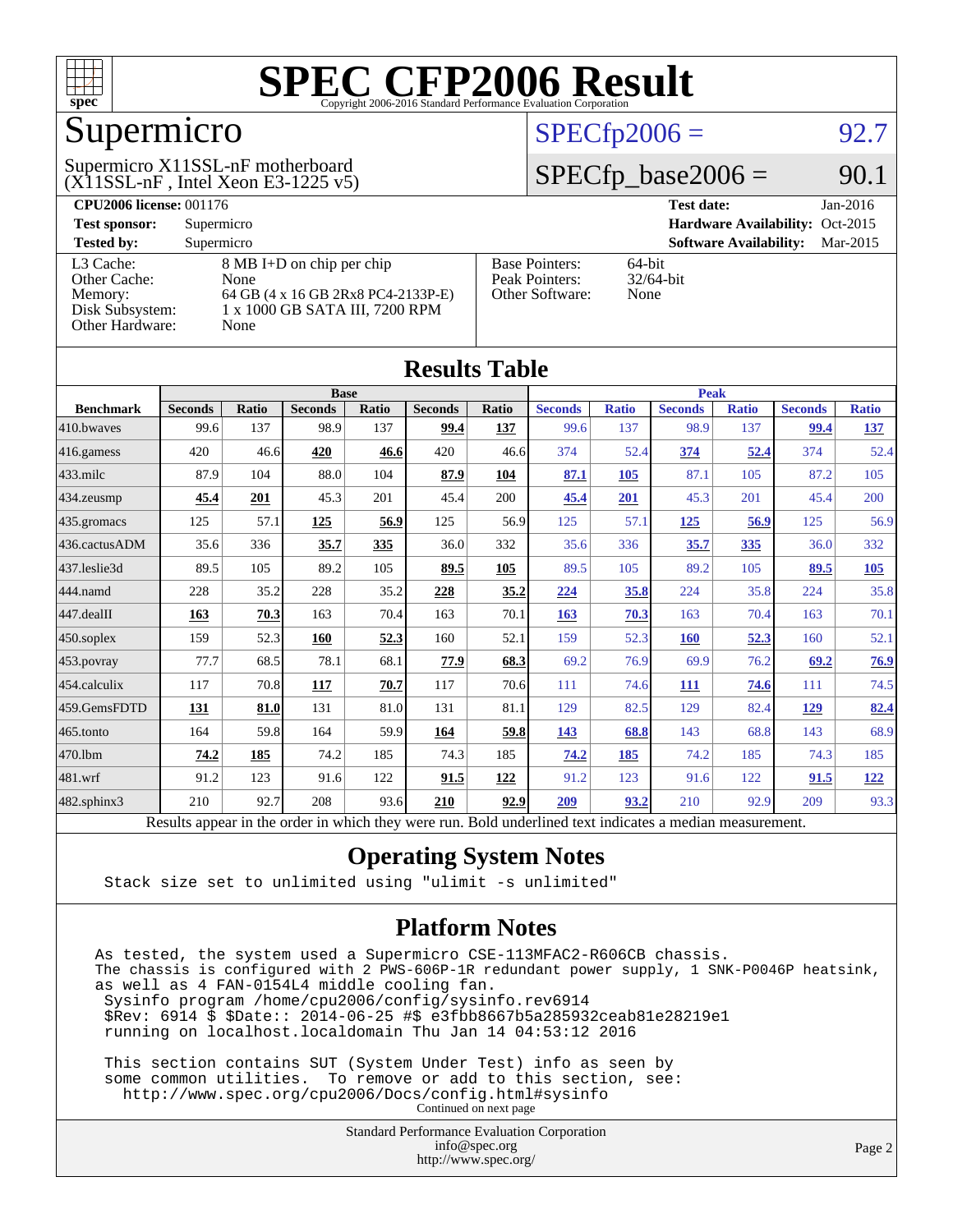

#### Supermicro

 $SPECTp2006 = 92.7$ 

 $(X11SSL-nF,$  Intel Xeon E3-1225 v5) Supermicro X11SSL-nF motherboard

 $SPECTp\_base2006 = 90.1$ 

**[CPU2006 license:](http://www.spec.org/auto/cpu2006/Docs/result-fields.html#CPU2006license)** 001176 **[Test date:](http://www.spec.org/auto/cpu2006/Docs/result-fields.html#Testdate)** Jan-2016 **[Test sponsor:](http://www.spec.org/auto/cpu2006/Docs/result-fields.html#Testsponsor)** Supermicro Supermicro **[Hardware Availability:](http://www.spec.org/auto/cpu2006/Docs/result-fields.html#HardwareAvailability)** Oct-2015 **[Tested by:](http://www.spec.org/auto/cpu2006/Docs/result-fields.html#Testedby)** Supermicro **Supermicro [Software Availability:](http://www.spec.org/auto/cpu2006/Docs/result-fields.html#SoftwareAvailability)** Mar-2015

#### **[Platform Notes \(Continued\)](http://www.spec.org/auto/cpu2006/Docs/result-fields.html#PlatformNotes)**

Standard Performance Evaluation Corporation [info@spec.org](mailto:info@spec.org) Page 3 From /proc/cpuinfo model name : Intel(R) Xeon(R) CPU E3-1225 v5 @ 3.30GHz 1 "physical id"s (chips) 4 "processors" cores, siblings (Caution: counting these is hw and system dependent. The following excerpts from /proc/cpuinfo might not be reliable. Use with caution.) cpu cores : 4 siblings : 4 physical 0: cores 0 1 2 3 cache size : 8192 KB From /proc/meminfo<br>MemTotal: 65631332 kB HugePages\_Total: 0<br>Hugepagesize: 2048 kB Hugepagesize: From /etc/\*release\* /etc/\*version\* os-release: NAME="Red Hat Enterprise Linux Server" VERSION="7.1 (Maipo)" ID="rhel" ID\_LIKE="fedora" VERSION\_ID="7.1" PRETTY\_NAME="Red Hat Enterprise Linux Server 7.1 (Maipo)" ANSI\_COLOR="0;31" CPE\_NAME="cpe:/o:redhat:enterprise\_linux:7.1:GA:server" redhat-release: Red Hat Enterprise Linux Server release 7.1 (Maipo) system-release: Red Hat Enterprise Linux Server release 7.1 (Maipo) system-release-cpe: cpe:/o:redhat:enterprise\_linux:7.1:ga:server uname -a: Linux localhost.localdomain 3.10.0-229.el7.x86\_64 #1 SMP Thu Jan 29 18:37:38 EST 2015 x86 64 x86 64 x86 64 GNU/Linux run-level 3 Jan 14 00:05 SPEC is set to: /home/cpu2006 Filesystem Type Size Used Avail Use% Mounted on /dev/mapper/rhel-home xfs 865G 170G 696G 20% /home Additional information from dmidecode: Warning: Use caution when you interpret this section. The 'dmidecode' program reads system data which is "intended to allow hardware to be accurately determined", but the intent may not be met, as there are frequent changes to hardware, firmware, and the "DMTF SMBIOS" standard. BIOS American Megatrends Inc. 1.0a 12/25/2015 Memory: 4x Samsung M391A2K43BB1-CPB 16 GB 2 rank 2133 MHz Continued on next page

<http://www.spec.org/>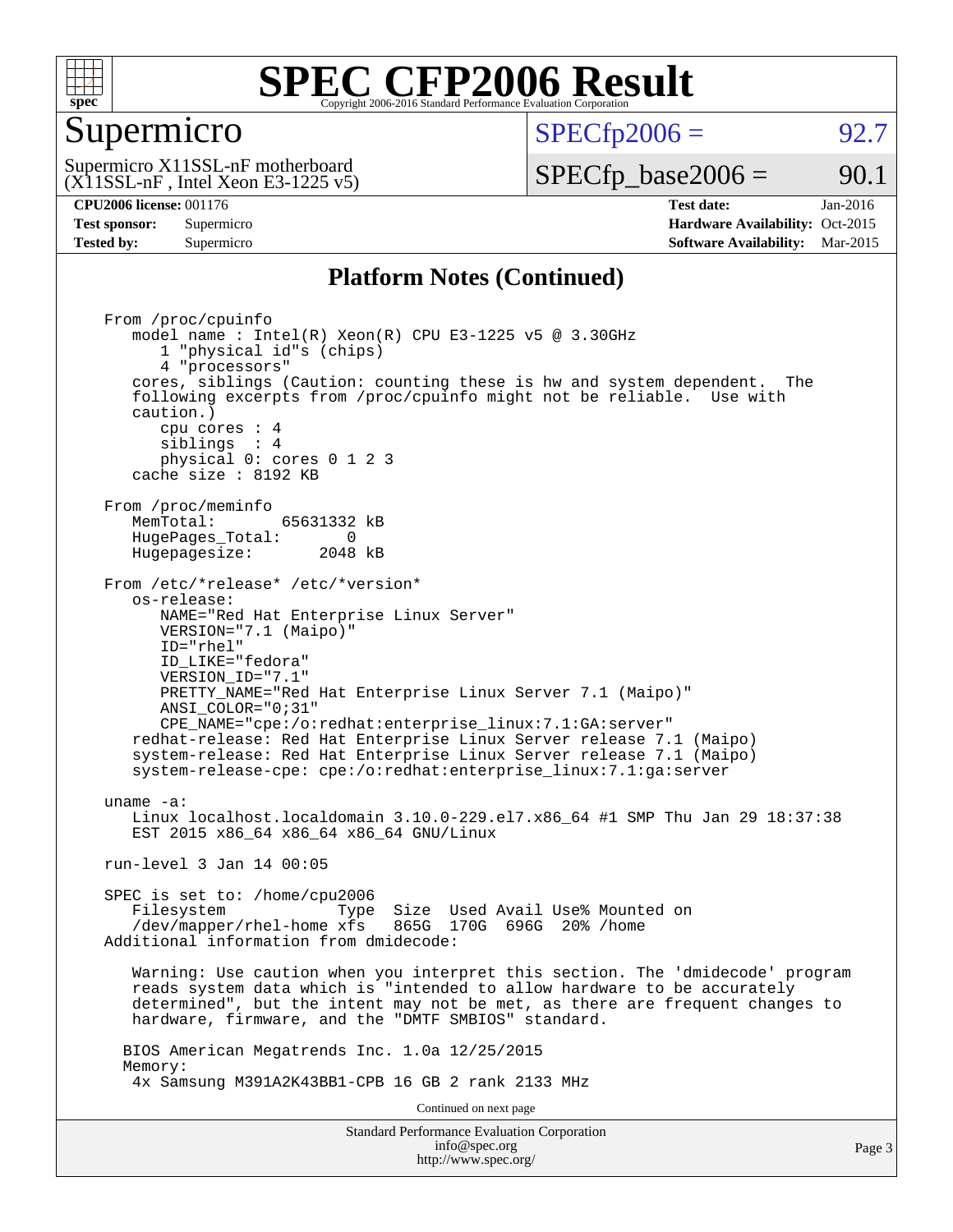

### Supermicro

 $SPECTp2006 = 92.7$ 

(X11SSL-nF , Intel Xeon E3-1225 v5) Supermicro X11SSL-nF motherboard

**[CPU2006 license:](http://www.spec.org/auto/cpu2006/Docs/result-fields.html#CPU2006license)** 001176 **[Test date:](http://www.spec.org/auto/cpu2006/Docs/result-fields.html#Testdate)** Jan-2016

 $SPECTp\_base2006 = 90.1$ 

**[Test sponsor:](http://www.spec.org/auto/cpu2006/Docs/result-fields.html#Testsponsor)** Supermicro Supermicro **[Hardware Availability:](http://www.spec.org/auto/cpu2006/Docs/result-fields.html#HardwareAvailability)** Oct-2015 **[Tested by:](http://www.spec.org/auto/cpu2006/Docs/result-fields.html#Testedby)** Supermicro **Supermicro [Software Availability:](http://www.spec.org/auto/cpu2006/Docs/result-fields.html#SoftwareAvailability)** Mar-2015

#### **[Platform Notes \(Continued\)](http://www.spec.org/auto/cpu2006/Docs/result-fields.html#PlatformNotes)**

(End of data from sysinfo program)

#### **[General Notes](http://www.spec.org/auto/cpu2006/Docs/result-fields.html#GeneralNotes)**

Environment variables set by runspec before the start of the run: KMP\_AFFINITY = "granularity=fine,compact,1,0" LD\_LIBRARY\_PATH = "/home/cpu2006/libs/32:/home/cpu2006/libs/64:/home/cpu2006/sh" OMP\_NUM\_THREADS = "4"

 Binaries compiled on a system with 1x Core i5-4670K CPU + 16GB memory using RedHat EL 7.0 Transparent Huge Pages enabled with: echo always > /sys/kernel/mm/transparent\_hugepage/enabled

#### **[Base Compiler Invocation](http://www.spec.org/auto/cpu2006/Docs/result-fields.html#BaseCompilerInvocation)**

[C benchmarks](http://www.spec.org/auto/cpu2006/Docs/result-fields.html#Cbenchmarks):  $\text{icc}$  -m64

 $C++$  benchmarks:<br>icpc  $-m$ -m64

[Fortran benchmarks](http://www.spec.org/auto/cpu2006/Docs/result-fields.html#Fortranbenchmarks): [ifort -m64](http://www.spec.org/cpu2006/results/res2016q1/cpu2006-20160120-38723.flags.html#user_FCbase_intel_ifort_64bit_ee9d0fb25645d0210d97eb0527dcc06e)

[Benchmarks using both Fortran and C](http://www.spec.org/auto/cpu2006/Docs/result-fields.html#BenchmarksusingbothFortranandC): [icc -m64](http://www.spec.org/cpu2006/results/res2016q1/cpu2006-20160120-38723.flags.html#user_CC_FCbase_intel_icc_64bit_0b7121f5ab7cfabee23d88897260401c) [ifort -m64](http://www.spec.org/cpu2006/results/res2016q1/cpu2006-20160120-38723.flags.html#user_CC_FCbase_intel_ifort_64bit_ee9d0fb25645d0210d97eb0527dcc06e)

#### **[Base Portability Flags](http://www.spec.org/auto/cpu2006/Docs/result-fields.html#BasePortabilityFlags)**

| 410.bwaves: -DSPEC CPU LP64<br>416.gamess: -DSPEC_CPU_LP64<br>433.milc: -DSPEC CPU LP64<br>434.zeusmp: -DSPEC_CPU_LP64<br>435.gromacs: -DSPEC_CPU_LP64 -nofor_main<br>436.cactusADM: -DSPEC CPU LP64 -nofor main<br>437.leslie3d: -DSPEC CPU LP64<br>444.namd: - DSPEC_CPU_LP64 |                                                                |
|---------------------------------------------------------------------------------------------------------------------------------------------------------------------------------------------------------------------------------------------------------------------------------|----------------------------------------------------------------|
| 447.dealII: -DSPEC CPU LP64<br>450.soplex: -DSPEC_CPU_LP64<br>453.povray: -DSPEC_CPU_LP64<br>454.calculix: -DSPEC CPU LP64 -nofor main<br>459.GemsFDTD: -DSPEC CPU LP64<br>465.tonto: -DSPEC CPU LP64<br>470.1bm: - DSPEC CPU LP64                                              | 481.wrf: -DSPEC_CPU_LP64 -DSPEC_CPU_CASE_FLAG -DSPEC_CPU_LINUX |

Continued on next page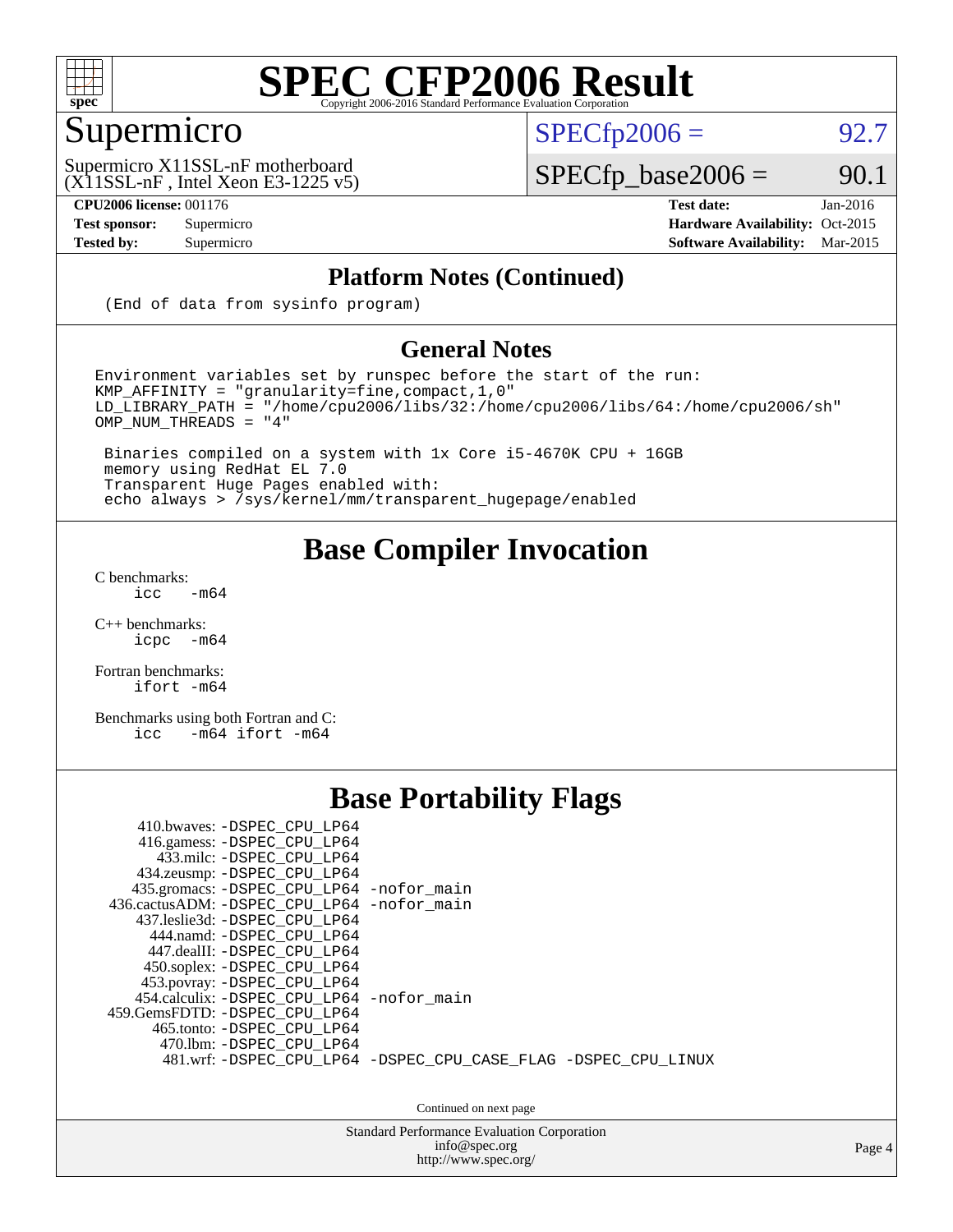

#### Supermicro

 $SPECTp2006 = 92.7$ 

 $(X11SSL-nF,$  Intel Xeon E3-1225 v5) Supermicro X11SSL-nF motherboard

 $SPECTp\_base2006 = 90.1$ 

**[CPU2006 license:](http://www.spec.org/auto/cpu2006/Docs/result-fields.html#CPU2006license)** 001176 **[Test date:](http://www.spec.org/auto/cpu2006/Docs/result-fields.html#Testdate)** Jan-2016 **[Test sponsor:](http://www.spec.org/auto/cpu2006/Docs/result-fields.html#Testsponsor)** Supermicro Supermicro **[Hardware Availability:](http://www.spec.org/auto/cpu2006/Docs/result-fields.html#HardwareAvailability)** Oct-2015 **[Tested by:](http://www.spec.org/auto/cpu2006/Docs/result-fields.html#Testedby)** Supermicro **[Software Availability:](http://www.spec.org/auto/cpu2006/Docs/result-fields.html#SoftwareAvailability)** Mar-2015

#### **[Base Portability Flags \(Continued\)](http://www.spec.org/auto/cpu2006/Docs/result-fields.html#BasePortabilityFlags)**

482.sphinx3: [-DSPEC\\_CPU\\_LP64](http://www.spec.org/cpu2006/results/res2016q1/cpu2006-20160120-38723.flags.html#suite_basePORTABILITY482_sphinx3_DSPEC_CPU_LP64)

#### **[Base Optimization Flags](http://www.spec.org/auto/cpu2006/Docs/result-fields.html#BaseOptimizationFlags)**

[C benchmarks](http://www.spec.org/auto/cpu2006/Docs/result-fields.html#Cbenchmarks): [-xCORE-AVX2](http://www.spec.org/cpu2006/results/res2016q1/cpu2006-20160120-38723.flags.html#user_CCbase_f-xAVX2_5f5fc0cbe2c9f62c816d3e45806c70d7) [-ipo](http://www.spec.org/cpu2006/results/res2016q1/cpu2006-20160120-38723.flags.html#user_CCbase_f-ipo) [-O3](http://www.spec.org/cpu2006/results/res2016q1/cpu2006-20160120-38723.flags.html#user_CCbase_f-O3) [-no-prec-div](http://www.spec.org/cpu2006/results/res2016q1/cpu2006-20160120-38723.flags.html#user_CCbase_f-no-prec-div) [-parallel](http://www.spec.org/cpu2006/results/res2016q1/cpu2006-20160120-38723.flags.html#user_CCbase_f-parallel) [-opt-prefetch](http://www.spec.org/cpu2006/results/res2016q1/cpu2006-20160120-38723.flags.html#user_CCbase_f-opt-prefetch) [-ansi-alias](http://www.spec.org/cpu2006/results/res2016q1/cpu2006-20160120-38723.flags.html#user_CCbase_f-ansi-alias)

[C++ benchmarks:](http://www.spec.org/auto/cpu2006/Docs/result-fields.html#CXXbenchmarks)

[-xCORE-AVX2](http://www.spec.org/cpu2006/results/res2016q1/cpu2006-20160120-38723.flags.html#user_CXXbase_f-xAVX2_5f5fc0cbe2c9f62c816d3e45806c70d7) [-ipo](http://www.spec.org/cpu2006/results/res2016q1/cpu2006-20160120-38723.flags.html#user_CXXbase_f-ipo) [-O3](http://www.spec.org/cpu2006/results/res2016q1/cpu2006-20160120-38723.flags.html#user_CXXbase_f-O3) [-no-prec-div](http://www.spec.org/cpu2006/results/res2016q1/cpu2006-20160120-38723.flags.html#user_CXXbase_f-no-prec-div) [-opt-prefetch](http://www.spec.org/cpu2006/results/res2016q1/cpu2006-20160120-38723.flags.html#user_CXXbase_f-opt-prefetch) [-ansi-alias](http://www.spec.org/cpu2006/results/res2016q1/cpu2006-20160120-38723.flags.html#user_CXXbase_f-ansi-alias)

[Fortran benchmarks](http://www.spec.org/auto/cpu2006/Docs/result-fields.html#Fortranbenchmarks): [-xCORE-AVX2](http://www.spec.org/cpu2006/results/res2016q1/cpu2006-20160120-38723.flags.html#user_FCbase_f-xAVX2_5f5fc0cbe2c9f62c816d3e45806c70d7) [-ipo](http://www.spec.org/cpu2006/results/res2016q1/cpu2006-20160120-38723.flags.html#user_FCbase_f-ipo) [-O3](http://www.spec.org/cpu2006/results/res2016q1/cpu2006-20160120-38723.flags.html#user_FCbase_f-O3) [-no-prec-div](http://www.spec.org/cpu2006/results/res2016q1/cpu2006-20160120-38723.flags.html#user_FCbase_f-no-prec-div) [-parallel](http://www.spec.org/cpu2006/results/res2016q1/cpu2006-20160120-38723.flags.html#user_FCbase_f-parallel) [-opt-prefetch](http://www.spec.org/cpu2006/results/res2016q1/cpu2006-20160120-38723.flags.html#user_FCbase_f-opt-prefetch)

[Benchmarks using both Fortran and C](http://www.spec.org/auto/cpu2006/Docs/result-fields.html#BenchmarksusingbothFortranandC): [-xCORE-AVX2](http://www.spec.org/cpu2006/results/res2016q1/cpu2006-20160120-38723.flags.html#user_CC_FCbase_f-xAVX2_5f5fc0cbe2c9f62c816d3e45806c70d7) [-ipo](http://www.spec.org/cpu2006/results/res2016q1/cpu2006-20160120-38723.flags.html#user_CC_FCbase_f-ipo) [-O3](http://www.spec.org/cpu2006/results/res2016q1/cpu2006-20160120-38723.flags.html#user_CC_FCbase_f-O3) [-no-prec-div](http://www.spec.org/cpu2006/results/res2016q1/cpu2006-20160120-38723.flags.html#user_CC_FCbase_f-no-prec-div) [-parallel](http://www.spec.org/cpu2006/results/res2016q1/cpu2006-20160120-38723.flags.html#user_CC_FCbase_f-parallel) [-opt-prefetch](http://www.spec.org/cpu2006/results/res2016q1/cpu2006-20160120-38723.flags.html#user_CC_FCbase_f-opt-prefetch) [-ansi-alias](http://www.spec.org/cpu2006/results/res2016q1/cpu2006-20160120-38723.flags.html#user_CC_FCbase_f-ansi-alias)

#### **[Peak Compiler Invocation](http://www.spec.org/auto/cpu2006/Docs/result-fields.html#PeakCompilerInvocation)**

[C benchmarks](http://www.spec.org/auto/cpu2006/Docs/result-fields.html#Cbenchmarks):  $-m64$ 

[C++ benchmarks:](http://www.spec.org/auto/cpu2006/Docs/result-fields.html#CXXbenchmarks) [icpc -m64](http://www.spec.org/cpu2006/results/res2016q1/cpu2006-20160120-38723.flags.html#user_CXXpeak_intel_icpc_64bit_bedb90c1146cab66620883ef4f41a67e)

[Fortran benchmarks](http://www.spec.org/auto/cpu2006/Docs/result-fields.html#Fortranbenchmarks): [ifort -m64](http://www.spec.org/cpu2006/results/res2016q1/cpu2006-20160120-38723.flags.html#user_FCpeak_intel_ifort_64bit_ee9d0fb25645d0210d97eb0527dcc06e)

```
Benchmarks using both Fortran and C: 
icc -m64 ifort -m64
```
#### **[Peak Portability Flags](http://www.spec.org/auto/cpu2006/Docs/result-fields.html#PeakPortabilityFlags)**

Same as Base Portability Flags

#### **[Peak Optimization Flags](http://www.spec.org/auto/cpu2006/Docs/result-fields.html#PeakOptimizationFlags)**

[C benchmarks](http://www.spec.org/auto/cpu2006/Docs/result-fields.html#Cbenchmarks):

 433.milc: [-xCORE-AVX2](http://www.spec.org/cpu2006/results/res2016q1/cpu2006-20160120-38723.flags.html#user_peakPASS2_CFLAGSPASS2_LDFLAGS433_milc_f-xAVX2_5f5fc0cbe2c9f62c816d3e45806c70d7)(pass 2) [-prof-gen](http://www.spec.org/cpu2006/results/res2016q1/cpu2006-20160120-38723.flags.html#user_peakPASS1_CFLAGSPASS1_LDFLAGS433_milc_prof_gen_e43856698f6ca7b7e442dfd80e94a8fc)(pass 1) [-ipo](http://www.spec.org/cpu2006/results/res2016q1/cpu2006-20160120-38723.flags.html#user_peakPASS2_CFLAGSPASS2_LDFLAGS433_milc_f-ipo)(pass 2) [-O3](http://www.spec.org/cpu2006/results/res2016q1/cpu2006-20160120-38723.flags.html#user_peakPASS2_CFLAGSPASS2_LDFLAGS433_milc_f-O3)(pass 2) [-no-prec-div](http://www.spec.org/cpu2006/results/res2016q1/cpu2006-20160120-38723.flags.html#user_peakPASS2_CFLAGSPASS2_LDFLAGS433_milc_f-no-prec-div)(pass 2) [-prof-use](http://www.spec.org/cpu2006/results/res2016q1/cpu2006-20160120-38723.flags.html#user_peakPASS2_CFLAGSPASS2_LDFLAGS433_milc_prof_use_bccf7792157ff70d64e32fe3e1250b55)(pass 2) [-auto-ilp32](http://www.spec.org/cpu2006/results/res2016q1/cpu2006-20160120-38723.flags.html#user_peakCOPTIMIZE433_milc_f-auto-ilp32) [-ansi-alias](http://www.spec.org/cpu2006/results/res2016q1/cpu2006-20160120-38723.flags.html#user_peakCOPTIMIZE433_milc_f-ansi-alias)

Continued on next page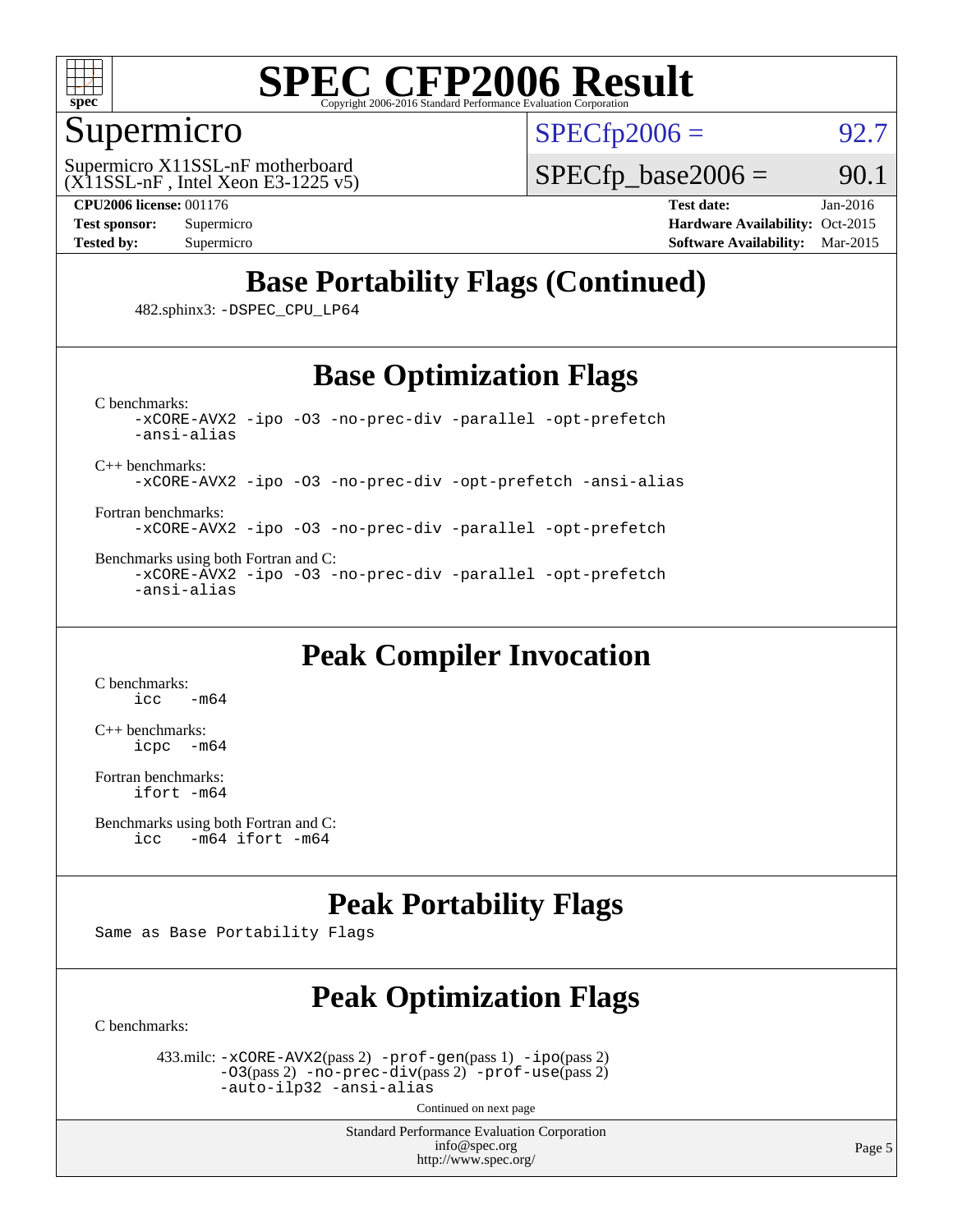

#### Supermicro

 $SPECTp2006 = 92.7$ 

 $(X11SSL-nF$ , Intel Xeon E3-1225 v5) Supermicro X11SSL-nF motherboard

 $SPECTp\_base2006 = 90.1$ 

**[CPU2006 license:](http://www.spec.org/auto/cpu2006/Docs/result-fields.html#CPU2006license)** 001176 **[Test date:](http://www.spec.org/auto/cpu2006/Docs/result-fields.html#Testdate)** Jan-2016 **[Test sponsor:](http://www.spec.org/auto/cpu2006/Docs/result-fields.html#Testsponsor)** Supermicro Supermicro **[Hardware Availability:](http://www.spec.org/auto/cpu2006/Docs/result-fields.html#HardwareAvailability)** Oct-2015 **[Tested by:](http://www.spec.org/auto/cpu2006/Docs/result-fields.html#Testedby)** Supermicro **[Software Availability:](http://www.spec.org/auto/cpu2006/Docs/result-fields.html#SoftwareAvailability)** Mar-2015

#### **[Peak Optimization Flags \(Continued\)](http://www.spec.org/auto/cpu2006/Docs/result-fields.html#PeakOptimizationFlags)**

 $470$ .lbm: basepeak = yes

 482.sphinx3: [-xCORE-AVX2](http://www.spec.org/cpu2006/results/res2016q1/cpu2006-20160120-38723.flags.html#user_peakOPTIMIZE482_sphinx3_f-xAVX2_5f5fc0cbe2c9f62c816d3e45806c70d7) [-ipo](http://www.spec.org/cpu2006/results/res2016q1/cpu2006-20160120-38723.flags.html#user_peakOPTIMIZE482_sphinx3_f-ipo) [-O3](http://www.spec.org/cpu2006/results/res2016q1/cpu2006-20160120-38723.flags.html#user_peakOPTIMIZE482_sphinx3_f-O3) [-no-prec-div](http://www.spec.org/cpu2006/results/res2016q1/cpu2006-20160120-38723.flags.html#user_peakOPTIMIZE482_sphinx3_f-no-prec-div) [-unroll2](http://www.spec.org/cpu2006/results/res2016q1/cpu2006-20160120-38723.flags.html#user_peakCOPTIMIZE482_sphinx3_f-unroll_784dae83bebfb236979b41d2422d7ec2) [-ansi-alias](http://www.spec.org/cpu2006/results/res2016q1/cpu2006-20160120-38723.flags.html#user_peakCOPTIMIZE482_sphinx3_f-ansi-alias) [-parallel](http://www.spec.org/cpu2006/results/res2016q1/cpu2006-20160120-38723.flags.html#user_peakCOPTIMIZE482_sphinx3_f-parallel)

[C++ benchmarks:](http://www.spec.org/auto/cpu2006/Docs/result-fields.html#CXXbenchmarks)

 444.namd: [-xCORE-AVX2](http://www.spec.org/cpu2006/results/res2016q1/cpu2006-20160120-38723.flags.html#user_peakPASS2_CXXFLAGSPASS2_LDFLAGS444_namd_f-xAVX2_5f5fc0cbe2c9f62c816d3e45806c70d7)(pass 2) [-prof-gen](http://www.spec.org/cpu2006/results/res2016q1/cpu2006-20160120-38723.flags.html#user_peakPASS1_CXXFLAGSPASS1_LDFLAGS444_namd_prof_gen_e43856698f6ca7b7e442dfd80e94a8fc)(pass 1) [-ipo](http://www.spec.org/cpu2006/results/res2016q1/cpu2006-20160120-38723.flags.html#user_peakPASS2_CXXFLAGSPASS2_LDFLAGS444_namd_f-ipo)(pass 2)  $-03$ (pass 2)  $-no-prec-div(pass 2)$  $-no-prec-div(pass 2)$   $-prof-use(pass 2)$  $-prof-use(pass 2)$ [-fno-alias](http://www.spec.org/cpu2006/results/res2016q1/cpu2006-20160120-38723.flags.html#user_peakCXXOPTIMIZEOPTIMIZE444_namd_f-no-alias_694e77f6c5a51e658e82ccff53a9e63a) [-auto-ilp32](http://www.spec.org/cpu2006/results/res2016q1/cpu2006-20160120-38723.flags.html#user_peakCXXOPTIMIZE444_namd_f-auto-ilp32)

447.dealII: basepeak = yes

 $450$ .soplex: basepeak = yes

 453.povray: [-xCORE-AVX2](http://www.spec.org/cpu2006/results/res2016q1/cpu2006-20160120-38723.flags.html#user_peakPASS2_CXXFLAGSPASS2_LDFLAGS453_povray_f-xAVX2_5f5fc0cbe2c9f62c816d3e45806c70d7)(pass 2) [-prof-gen](http://www.spec.org/cpu2006/results/res2016q1/cpu2006-20160120-38723.flags.html#user_peakPASS1_CXXFLAGSPASS1_LDFLAGS453_povray_prof_gen_e43856698f6ca7b7e442dfd80e94a8fc)(pass 1) [-ipo](http://www.spec.org/cpu2006/results/res2016q1/cpu2006-20160120-38723.flags.html#user_peakPASS2_CXXFLAGSPASS2_LDFLAGS453_povray_f-ipo)(pass 2) [-O3](http://www.spec.org/cpu2006/results/res2016q1/cpu2006-20160120-38723.flags.html#user_peakPASS2_CXXFLAGSPASS2_LDFLAGS453_povray_f-O3)(pass 2) [-no-prec-div](http://www.spec.org/cpu2006/results/res2016q1/cpu2006-20160120-38723.flags.html#user_peakPASS2_CXXFLAGSPASS2_LDFLAGS453_povray_f-no-prec-div)(pass 2) [-prof-use](http://www.spec.org/cpu2006/results/res2016q1/cpu2006-20160120-38723.flags.html#user_peakPASS2_CXXFLAGSPASS2_LDFLAGS453_povray_prof_use_bccf7792157ff70d64e32fe3e1250b55)(pass 2) [-unroll4](http://www.spec.org/cpu2006/results/res2016q1/cpu2006-20160120-38723.flags.html#user_peakCXXOPTIMIZE453_povray_f-unroll_4e5e4ed65b7fd20bdcd365bec371b81f) [-ansi-alias](http://www.spec.org/cpu2006/results/res2016q1/cpu2006-20160120-38723.flags.html#user_peakCXXOPTIMIZE453_povray_f-ansi-alias)

[Fortran benchmarks](http://www.spec.org/auto/cpu2006/Docs/result-fields.html#Fortranbenchmarks):

 $410.bwaves: basepeak = yes$ 

 416.gamess: [-xCORE-AVX2](http://www.spec.org/cpu2006/results/res2016q1/cpu2006-20160120-38723.flags.html#user_peakPASS2_FFLAGSPASS2_LDFLAGS416_gamess_f-xAVX2_5f5fc0cbe2c9f62c816d3e45806c70d7)(pass 2) [-prof-gen](http://www.spec.org/cpu2006/results/res2016q1/cpu2006-20160120-38723.flags.html#user_peakPASS1_FFLAGSPASS1_LDFLAGS416_gamess_prof_gen_e43856698f6ca7b7e442dfd80e94a8fc)(pass 1) [-ipo](http://www.spec.org/cpu2006/results/res2016q1/cpu2006-20160120-38723.flags.html#user_peakPASS2_FFLAGSPASS2_LDFLAGS416_gamess_f-ipo)(pass 2) [-O3](http://www.spec.org/cpu2006/results/res2016q1/cpu2006-20160120-38723.flags.html#user_peakPASS2_FFLAGSPASS2_LDFLAGS416_gamess_f-O3)(pass 2) [-no-prec-div](http://www.spec.org/cpu2006/results/res2016q1/cpu2006-20160120-38723.flags.html#user_peakPASS2_FFLAGSPASS2_LDFLAGS416_gamess_f-no-prec-div)(pass 2) [-prof-use](http://www.spec.org/cpu2006/results/res2016q1/cpu2006-20160120-38723.flags.html#user_peakPASS2_FFLAGSPASS2_LDFLAGS416_gamess_prof_use_bccf7792157ff70d64e32fe3e1250b55)(pass 2) [-unroll2](http://www.spec.org/cpu2006/results/res2016q1/cpu2006-20160120-38723.flags.html#user_peakOPTIMIZE416_gamess_f-unroll_784dae83bebfb236979b41d2422d7ec2) [-inline-level=0](http://www.spec.org/cpu2006/results/res2016q1/cpu2006-20160120-38723.flags.html#user_peakOPTIMIZE416_gamess_f-inline-level_318d07a09274ad25e8d15dbfaa68ba50) [-scalar-rep-](http://www.spec.org/cpu2006/results/res2016q1/cpu2006-20160120-38723.flags.html#user_peakOPTIMIZE416_gamess_f-disablescalarrep_abbcad04450fb118e4809c81d83c8a1d)

434.zeusmp: basepeak = yes

437.leslie3d: basepeak = yes

 459.GemsFDTD: [-xCORE-AVX2](http://www.spec.org/cpu2006/results/res2016q1/cpu2006-20160120-38723.flags.html#user_peakPASS2_FFLAGSPASS2_LDFLAGS459_GemsFDTD_f-xAVX2_5f5fc0cbe2c9f62c816d3e45806c70d7)(pass 2) [-prof-gen](http://www.spec.org/cpu2006/results/res2016q1/cpu2006-20160120-38723.flags.html#user_peakPASS1_FFLAGSPASS1_LDFLAGS459_GemsFDTD_prof_gen_e43856698f6ca7b7e442dfd80e94a8fc)(pass 1) [-ipo](http://www.spec.org/cpu2006/results/res2016q1/cpu2006-20160120-38723.flags.html#user_peakPASS2_FFLAGSPASS2_LDFLAGS459_GemsFDTD_f-ipo)(pass 2) [-O3](http://www.spec.org/cpu2006/results/res2016q1/cpu2006-20160120-38723.flags.html#user_peakPASS2_FFLAGSPASS2_LDFLAGS459_GemsFDTD_f-O3)(pass 2) [-no-prec-div](http://www.spec.org/cpu2006/results/res2016q1/cpu2006-20160120-38723.flags.html#user_peakPASS2_FFLAGSPASS2_LDFLAGS459_GemsFDTD_f-no-prec-div)(pass 2) [-prof-use](http://www.spec.org/cpu2006/results/res2016q1/cpu2006-20160120-38723.flags.html#user_peakPASS2_FFLAGSPASS2_LDFLAGS459_GemsFDTD_prof_use_bccf7792157ff70d64e32fe3e1250b55)(pass 2) [-unroll2](http://www.spec.org/cpu2006/results/res2016q1/cpu2006-20160120-38723.flags.html#user_peakOPTIMIZE459_GemsFDTD_f-unroll_784dae83bebfb236979b41d2422d7ec2) [-inline-level=0](http://www.spec.org/cpu2006/results/res2016q1/cpu2006-20160120-38723.flags.html#user_peakOPTIMIZE459_GemsFDTD_f-inline-level_318d07a09274ad25e8d15dbfaa68ba50) [-opt-prefetch](http://www.spec.org/cpu2006/results/res2016q1/cpu2006-20160120-38723.flags.html#user_peakOPTIMIZE459_GemsFDTD_f-opt-prefetch) [-parallel](http://www.spec.org/cpu2006/results/res2016q1/cpu2006-20160120-38723.flags.html#user_peakOPTIMIZE459_GemsFDTD_f-parallel)

 465.tonto: [-xCORE-AVX2](http://www.spec.org/cpu2006/results/res2016q1/cpu2006-20160120-38723.flags.html#user_peakPASS2_FFLAGSPASS2_LDFLAGS465_tonto_f-xAVX2_5f5fc0cbe2c9f62c816d3e45806c70d7)(pass 2) [-prof-gen](http://www.spec.org/cpu2006/results/res2016q1/cpu2006-20160120-38723.flags.html#user_peakPASS1_FFLAGSPASS1_LDFLAGS465_tonto_prof_gen_e43856698f6ca7b7e442dfd80e94a8fc)(pass 1) [-ipo](http://www.spec.org/cpu2006/results/res2016q1/cpu2006-20160120-38723.flags.html#user_peakPASS2_FFLAGSPASS2_LDFLAGS465_tonto_f-ipo)(pass 2) [-O3](http://www.spec.org/cpu2006/results/res2016q1/cpu2006-20160120-38723.flags.html#user_peakPASS2_FFLAGSPASS2_LDFLAGS465_tonto_f-O3)(pass 2) [-no-prec-div](http://www.spec.org/cpu2006/results/res2016q1/cpu2006-20160120-38723.flags.html#user_peakPASS2_FFLAGSPASS2_LDFLAGS465_tonto_f-no-prec-div)(pass 2) [-prof-use](http://www.spec.org/cpu2006/results/res2016q1/cpu2006-20160120-38723.flags.html#user_peakPASS2_FFLAGSPASS2_LDFLAGS465_tonto_prof_use_bccf7792157ff70d64e32fe3e1250b55)(pass 2) [-inline-calloc](http://www.spec.org/cpu2006/results/res2016q1/cpu2006-20160120-38723.flags.html#user_peakOPTIMIZE465_tonto_f-inline-calloc) [-opt-malloc-options=3](http://www.spec.org/cpu2006/results/res2016q1/cpu2006-20160120-38723.flags.html#user_peakOPTIMIZE465_tonto_f-opt-malloc-options_13ab9b803cf986b4ee62f0a5998c2238) [-auto](http://www.spec.org/cpu2006/results/res2016q1/cpu2006-20160120-38723.flags.html#user_peakOPTIMIZE465_tonto_f-auto) [-unroll4](http://www.spec.org/cpu2006/results/res2016q1/cpu2006-20160120-38723.flags.html#user_peakOPTIMIZE465_tonto_f-unroll_4e5e4ed65b7fd20bdcd365bec371b81f)

[Benchmarks using both Fortran and C](http://www.spec.org/auto/cpu2006/Docs/result-fields.html#BenchmarksusingbothFortranandC):

435.gromacs: basepeak = yes

 $436.cactusADM: basepeak = yes$ 

454.calculix: [-xCORE-AVX2](http://www.spec.org/cpu2006/results/res2016q1/cpu2006-20160120-38723.flags.html#user_peakOPTIMIZE454_calculix_f-xAVX2_5f5fc0cbe2c9f62c816d3e45806c70d7) [-ipo](http://www.spec.org/cpu2006/results/res2016q1/cpu2006-20160120-38723.flags.html#user_peakOPTIMIZE454_calculix_f-ipo) [-O3](http://www.spec.org/cpu2006/results/res2016q1/cpu2006-20160120-38723.flags.html#user_peakOPTIMIZE454_calculix_f-O3) [-no-prec-div](http://www.spec.org/cpu2006/results/res2016q1/cpu2006-20160120-38723.flags.html#user_peakOPTIMIZE454_calculix_f-no-prec-div) [-auto-ilp32](http://www.spec.org/cpu2006/results/res2016q1/cpu2006-20160120-38723.flags.html#user_peakCOPTIMIZE454_calculix_f-auto-ilp32) [-ansi-alias](http://www.spec.org/cpu2006/results/res2016q1/cpu2006-20160120-38723.flags.html#user_peakCOPTIMIZE454_calculix_f-ansi-alias)

Continued on next page